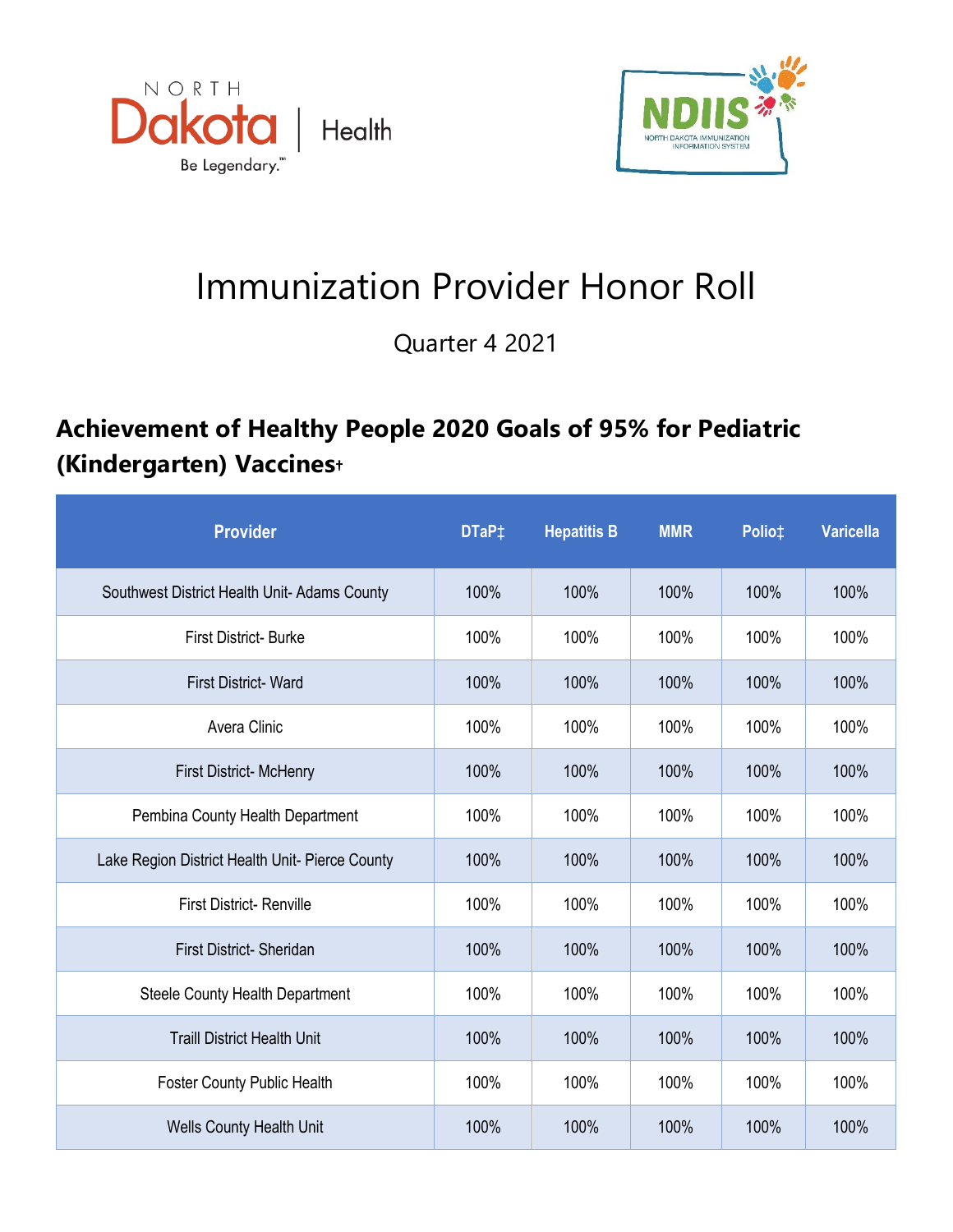| Towner County Public Health                       | 100% | 100% | 100% | 100% | 100%  |
|---------------------------------------------------|------|------|------|------|-------|
| Wells County- Harvey                              | 100% | 100% | 100% | 100% | 100%  |
| <b>Nurturing Wellness Pediatrics</b>              | 100% | 100% | 100% | 100% | 100%  |
| <b>CHI St Alexius- Pinehurst</b>                  | 100% | 100% | 100% | 100% | 100%  |
| Sanford Care Clinic                               | 100% | 100% | 100% | 100% | 100%  |
| <b>Lakeview Health Clinic</b>                     | 100% | 100% | 100% | 100% | 100%  |
| West River Health Services- Mott                  | 100% | 100% | 100% | 100% | 100%  |
| Northland CHC- St. John                           | 100% | 100% | 100% | 100% | 100%  |
| Northland CHC-Rolette                             | 100% | 100% | 100% | 100% | 100%  |
| <b>Century Family Clinic</b>                      | 100% | 100% | 100% | 100% | 100%  |
| Essentia Health- Casselton                        | 100% | 100% | 100% | 100% | 100%  |
| Northland CHC- Turtle Lake                        | 100% | 100% | 100% | 100% | 100%  |
| <b>First Care Rural Health Clinic</b>             | 100% | 100% | 100% | 100% | 100%  |
| Clinicare                                         | 100% | 100% | 100% | 100% | 100%  |
| <b>Elgin Community Clinic</b>                     | 100% | 100% | 100% | 100% | 100%  |
| Spectra Health-Larimore                           | 100% | 100% | 100% | 100% | 100%  |
| <b>Medical Arts Family Medicine</b>               | 100% | 100% | 100% | 100% | 100%  |
| Northwood Deaconess Health Center Clinic-Larimore | 100% | 100% | 100% | 100% | 100%  |
| Northland CHC-Ray                                 | 100% | 100% | 100% | 100% | 100%  |
| Northland CHC-Bismarck                            | 100% | 100% | 100% | 100% | 100%  |
| Prairie SEA Clinic                                | 100% | 100% | 100% | 100% | 100%  |
| Anne Carlsen Center                               | 100% | 100% | 100% | 100% | 100%  |
| <b>MHA Twin Buttes Clinic</b>                     | 100% | 100% | 100% | 100% | 100%  |
| Sage Coulee Outreach                              | 100% | 100% | 100% | 100% | 100%  |
| Lake Region District Health Unit- Eddy County     | 100% | 100% | 100% | 100% | 93.3% |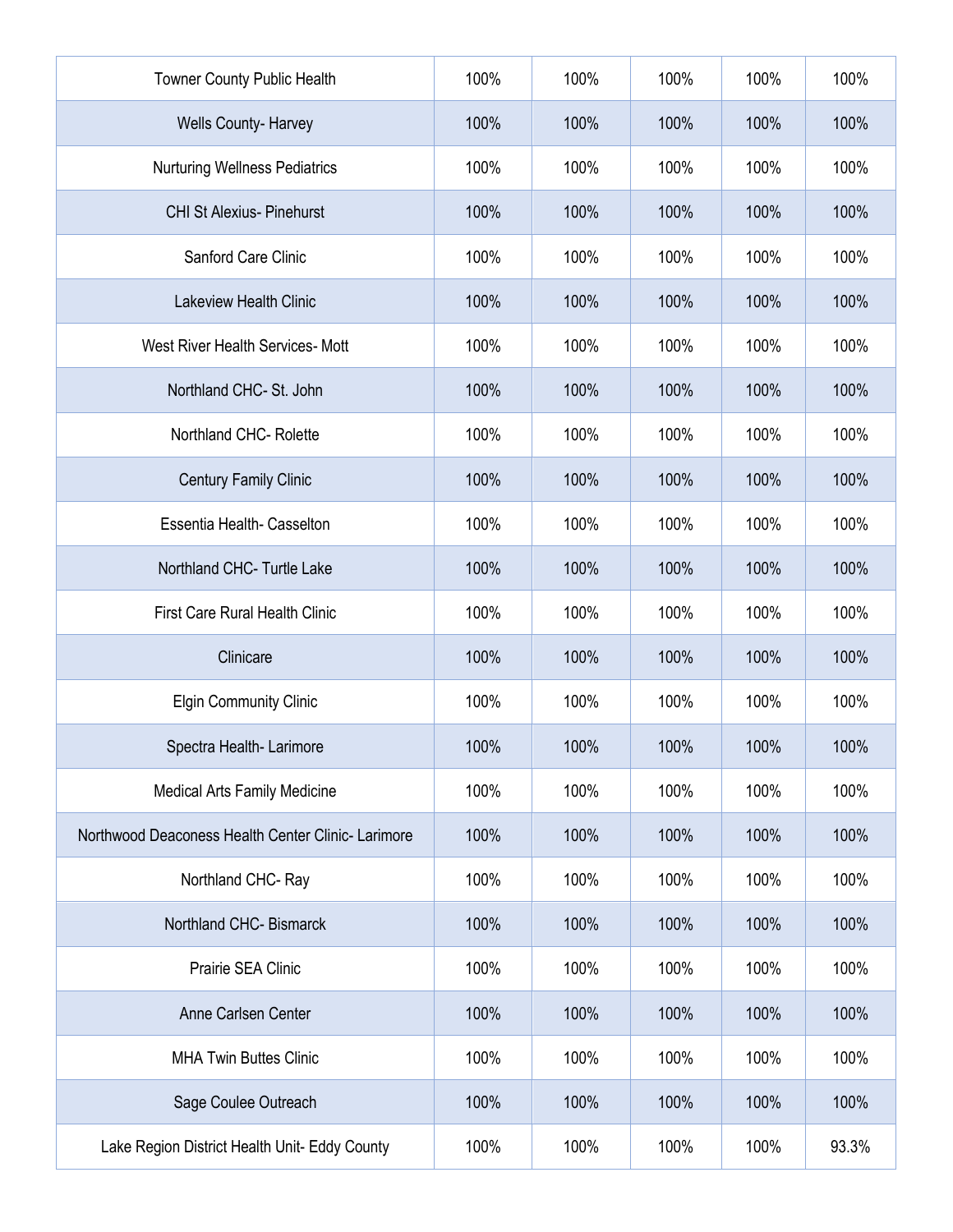| Kidder County District Health Unit                  | 100%  | 100%  | 100%  | 100%  | 88.9% |
|-----------------------------------------------------|-------|-------|-------|-------|-------|
| Rolette County Public Health Department             | 100%  | 100%  | 100%  | 100%  | 98.9% |
| <b>Internal Medical Associates</b>                  | 100%  | 100%  | 98%   | 98%   | 98%   |
| <b>CHI St Alexius- Dickinson</b>                    | 100%  | 100%  | 97.8% | 100%  | 100%  |
| Ransom County Health Department                     | 100%  | 100%  | 97.7% | 100%  | 97.7% |
| Heart of America Johnson Clinic- Dunseith           | 100%  | 100%  | 93.8% | 100%  | 93.8% |
| Northwood Deaconess Health Center Clinic- Northwood | 100%  | 100%  | 92.3% | 100%  | 92.3% |
| Nelson-Griggs District Health                       | 100%  | 100%  | 91.7% | 91.7% | 91.7% |
| <b>Emmons County Public Health</b>                  | 100%  | 100%  | 91.7% | 91.7% | 91.7% |
| West River Health Services- New England             | 100%  | 100%  | 87.5% | 100%  | 87.5% |
| Spirit Lake Early Childhood                         | 100%  | 97.3% | 100%  | 100%  | 100%  |
| <b>Sargent County District Health</b>               | 100%  | 95%   | 95%   | 100%  | 90%   |
| Altru Family Medicine South                         | 100%  | 93.3% | 93.3% | 100%  | 93.3% |
| Sanford Veteran's Square                            | 99%   | 92%   | 92%   | 99%   | 90.5% |
| <b>Upper Missouri District Health</b>               | 98.9% | 98.9% | 97.9% | 98.9% | 96.8% |
| Upper Missouri District Health Unit- Watford City   | 98.8% | 98.8% | 96.3% | 98.8% | 95.1% |
| Sanford- West Fargo Pediatrics                      | 98.4% | 91.2% | 92%   | 98.4% | 92%   |
| <b>Coal Country Community Health Clinic</b>         | 98.1% | 98.1% | 94.3% | 96.2% | 90.6% |
| Mid-Dakota Gateway Pediatrics                       | 98%   | 98%   | 97.7% | 98%   | 97.3  |
| Mid-Dakota Gateway Family Practice                  | 98%   | 100%  | 96.1% | 98%   | 94.1% |
| <b>Cavalier County Health District</b>              | 97.1% | 97.1% | 97.1% | 97.1% | 97.1% |
| Sanford- South Bismarck                             | 97.1% | 97.1% | 93.5% | 97.1% | 92.8% |
| Altru Clinic Lake Region                            | 97%   | 100%  | 97%   | 97%   | 97%   |
| Sanford- Valley City                                | 96.8% | 100%  | 96.8% | 96.8% | 96.8% |
| Spirit Lake Health Center                           | 96.8% | 98.4% | 95.2% | 96.8% | 95.2% |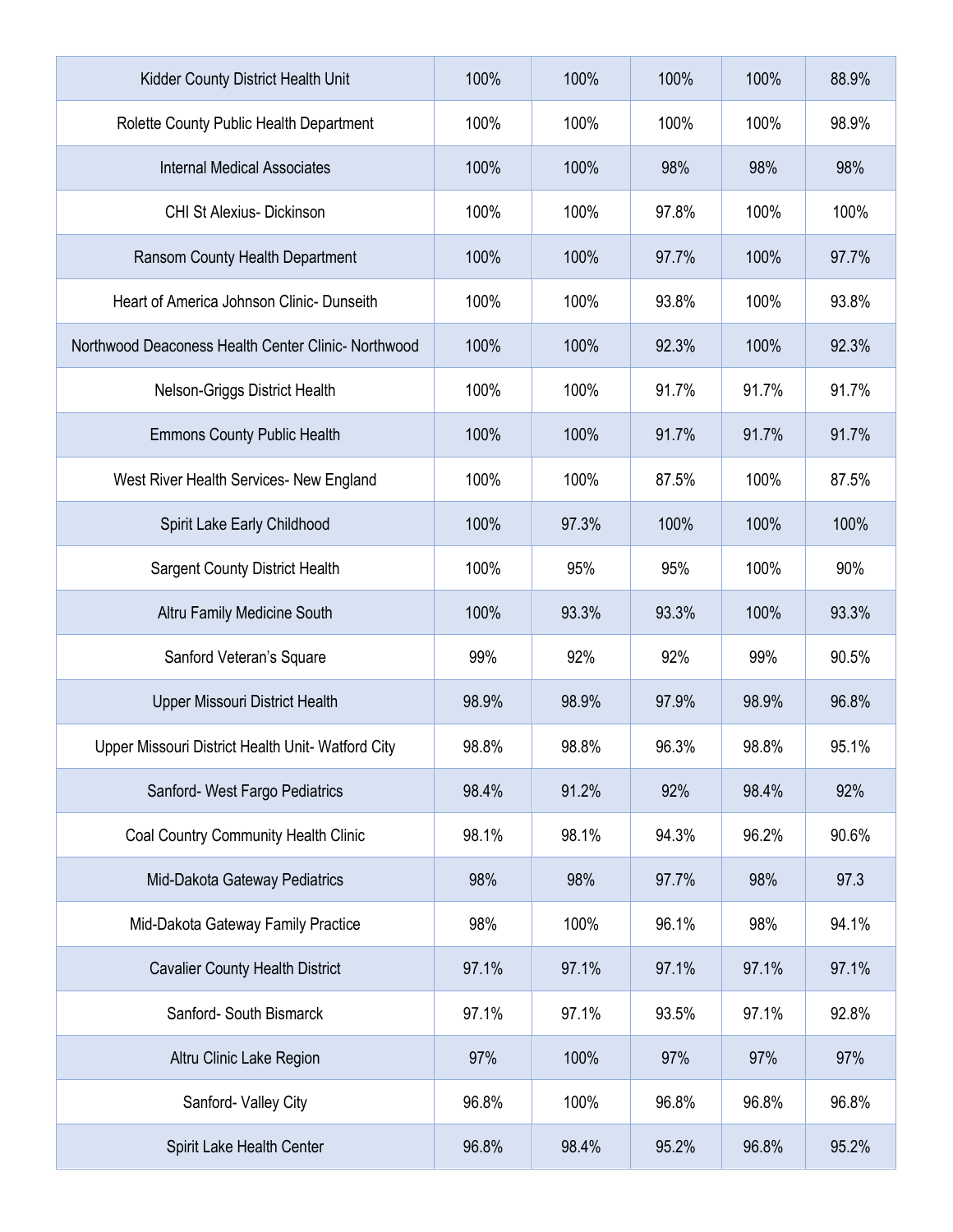| <b>City County Health Department</b>                  | 96.4% | 100%  | 96.4% | 96.4% | 96.4% |
|-------------------------------------------------------|-------|-------|-------|-------|-------|
| Sanford-Hillsboro                                     | 96.4% | 100%  | 96.4% | 96.4% | 96.4% |
| Sanford- North Bismarck                               | 96.4% | 98.6% | 94.9% | 95.7% | 93.5% |
| Lamoure County Health Department                      | 95.5% | 100%  | 95.5% | 95.5% | 95.5% |
| <b>Trenton Community Clinic</b>                       | 95.5% | 100%  | 95.5% | 95.5% | 90.9% |
| Sanford- Dickinson East                               | 95%   | 100%  | 95%   | 95%   | 95%   |
| Sanford Pediatrics- Building B                        | 95%   | 100%  | 95%   | 95%   | 95%   |
| Spectra Health- Grand Forks                           | 95%   | 90%   | 90%   | 95%   | 85%   |
| Sanford- East Mandan                                  | 94.4% | 100%  | 94.4% | 94.4% | 94.4% |
| Heart of America Medical Center Johnson Clinic- Rugby | 94.4% | 100%  | 94.4% | 94.4% | 94.4% |
| First District-Mclean                                 | 94.4% | 100%  | 94.4% | 94.4% | 88.9% |
| <b>Sanford Pediatrics- North</b>                      | 94.3% | 98.7% | 93.5% | 94.2% | 92.7% |
| Lake Region District Health Unit- Ramsey County       | 94.2% | 98.9% | 91.9% | 93%   | 91.9% |
| <b>Essentia Health- West Acres</b>                    | 93.9% | 97%   | 90.9% | 93.9% | 92.9% |
| First District-Bottineau                              | 93.3% | 100%  | 93.3% | 93.3% | 90%   |
| <b>Trinity-Eastridge</b>                              | 92.9% | 100%  | 92.9% | 92.9% | 92.9% |
| Sanford- State Street Family Practice                 | 92.9% | 100%  | 92.9% | 92.9% | 92.9% |
| <b>IHS- Belcourt</b>                                  | 92.8% | 99.1% | 92.8% | 93.7% | 92.8% |
| Sanford Children's- Veteran's Square                  | 92.5% | 94.3% | 94.3% | 92.5% | 96.2% |
| Sanford- 2 <sup>nd</sup> Avenue Clinic                | 92.2% | 98.2% | 91.3% | 92.2% | 90.8% |
| Sanford-Watford City                                  | 92.1% | 100%  | 89.5% | 92.1% | 89.5% |
| Sanford- Southpointe Family Medicine                  | 92.1% | 100%  | 89.5% | 92.1% | 89.5% |
| Central Valley Health                                 | 92%   | 96%   | 92%   | 92%   | 77%   |
| Upper Missouri District Health Unit- Crosby           | 91.9% | 100%  | 91.9% | 91.9% | 91.9% |
| Fargo Cass Public Health                              | 91.9% | 94.6% | 91.9% | 91.9% | 89.2% |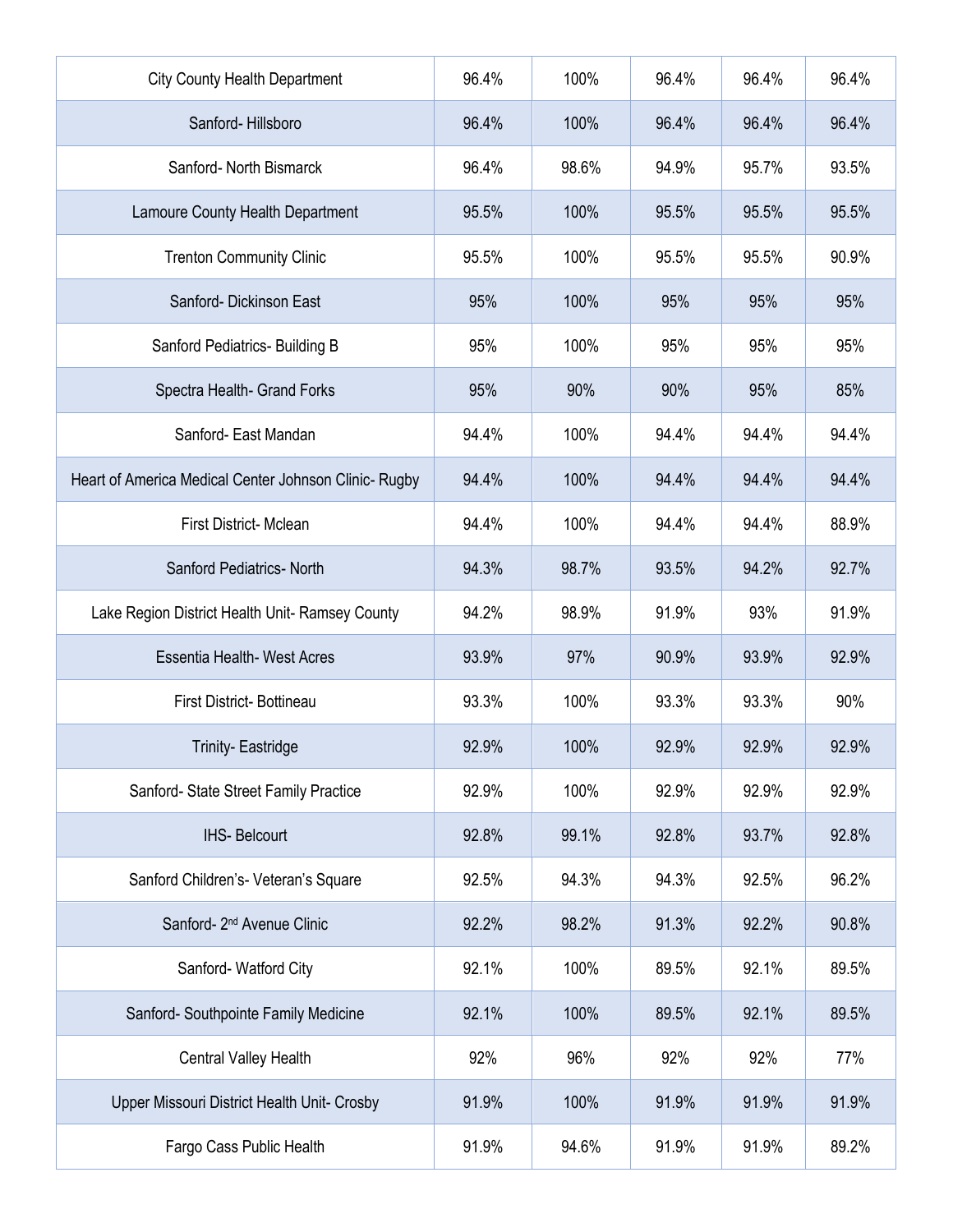| <b>Independent Family Doctors</b>        | 91.7% | 95.8% | 91.7% | 91.7% | 91.7% |
|------------------------------------------|-------|-------|-------|-------|-------|
| Sanford- North Mandan                    | 91.5% | 93.6% | 87.2% | 91.5% | 87.2% |
| <b>Altru Clinic Pediatrics</b>           | 91.5% | 95.4% | 88.3% | 91.2% | 87.7% |
| <b>Dickey County Health District</b>     | 91.3% | 100%  | 91.3% | 91.3% | 91.3% |
| Sanford-Wahpeton                         | 91.1% | 91.9% | 87.9% | 90.3% | 86.3% |
| Bismarck-Burleigh Public Health          | 91.1% | 94.4% | 88.9% | 90%   | 85.6% |
| Family Healthcare- South Fargo           | 91%   | 95.5% | 92.5% | 95.5% | 91%   |
| Walsh County Health Department           | 90.9% | 97.7% | 88.6% | 90.9% | 88.6% |
| Minot Center for Family Medicine         | 90.5% | 95.2% | 90.5% | 90.5% | 85.7% |
| Pinnacle Health Care                     | 90.2% | 100%  | 90.2% | 90.2% | 90.2% |
| Sanford Family Medicine                  | 90%   | 95%   | 90%   | 90%   | 85%   |
| <b>Essentia- Valley City</b>             | 89.5% | 94.7% | 89.5% | 89.%  | 89.5% |
| Mid-Dakota Kirkwood Family Practice      | 89%   | 97.3% | 89%   | 89%   | 87.7% |
| <b>Grafton Family Clinic</b>             | 88.9% | 100%  | 88.9% | 88.9% | 88.9% |
| Sanford-Oakes                            | 88.9% | 100%  | 88.9% | 88.9% | 88.9% |
| Altru Family Medicine Residency          | 88.7% | 92.9% | 85.8% | 89.4% | 86.5% |
| <b>Medical Arts Pediatrics</b>           | 88.2% | 98%   | 87.4% | 87.9% | 86.8% |
| Elbowoods Memorial Health Center         | 87.9% | 97%   | 90.9% | 88.9% | 89.9% |
| Sanford-Enderlin                         | 87.5% | 100%  | 100%  | 87.5% | 100%  |
| Trinity- Southridge Family Medicine      | 87.5% | 100%  | 87.5% | 87.5% | 87.5% |
| Trinity- Community Clinic Western Dakota | 87.5% | 97.1% | 86.1% | 87.5% | 85.1% |
| <b>UM Park River Family Medicine</b>     | 87%   | 95.7% | 87%   | 87%   | 87%   |
| Essentia Health- Jamestown               | 86%   | 98%   | 88%   | 86%   | 88%   |
| <b>First District- Garrison</b>          | 85.7% | 100%  | 85.7% | 85.7% | 85.7% |